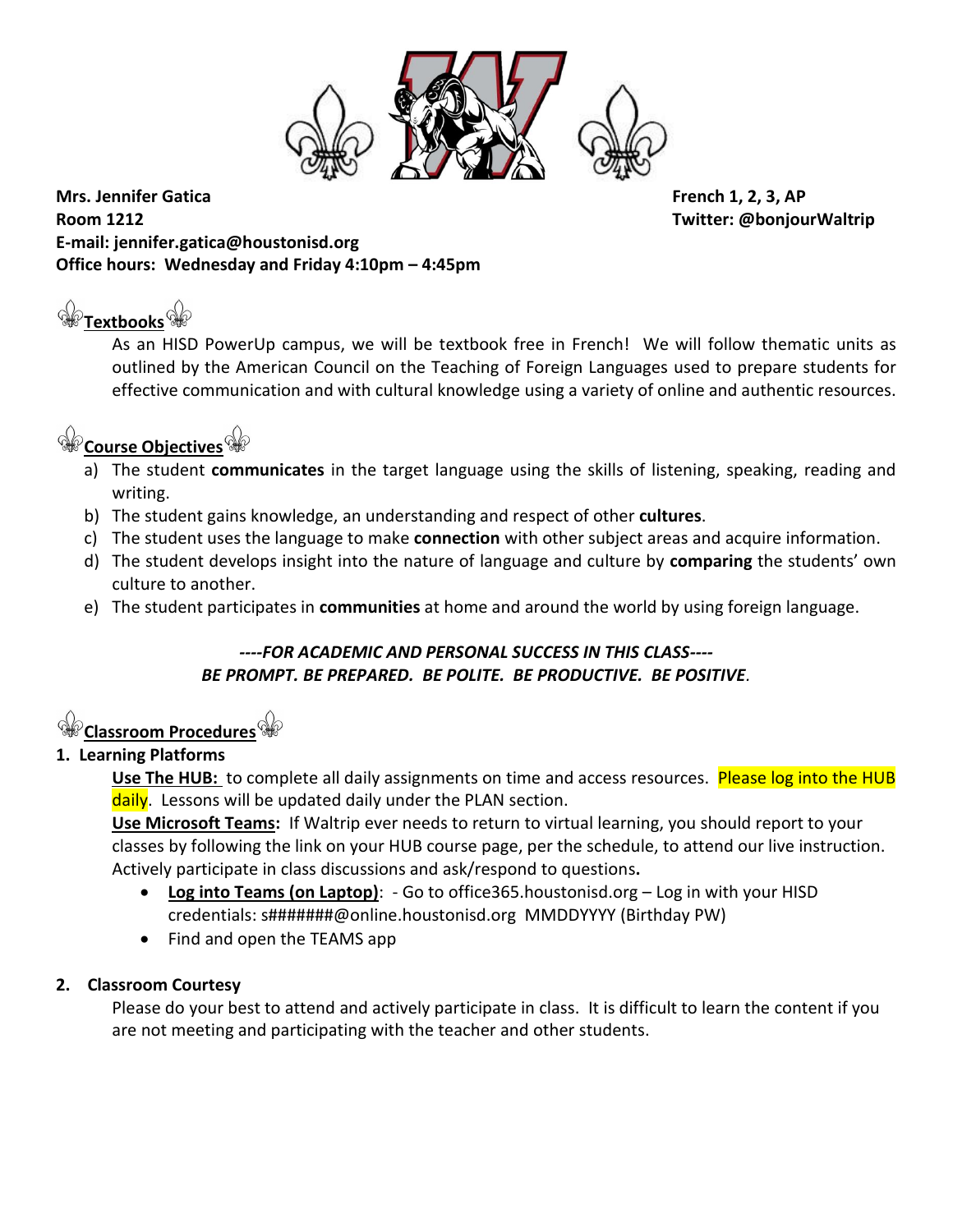### **3. Class Materials**

### *Please bring all necessary materials to class every day.*

Supplies needed

- a) PowerUp Laptop with charger
- b) Pen, Pencil and Highlighter
- c) Spiral Notebook

## **4. Grading Procedures**

## **70% Formative Assessments (Daily Work)**

The interpretive, interpersonal and presentational modes of communication will be practiced regularly in the form of activities such as:

- Verbal Participation
- Independent Practice
- Writing Assignments
- Speaking Activities minimum of 1/week
- Quizzes (vocabulary, grammar, culture)
- Listening Comprehension minimum of 1/week
- Reading Comprehension
- Cultural Exploration
- Audio/Visual Technology
- Video Lessons with Activities

*The student will have a minimum of nine separate daily grades per six-week cycle.*

### **30% Summative Assessments (Major Unit/Theme Exams)**

- Major Unit/Theme Tests: Modes of communication will be assessed through listening comprehension, reading comprehension, writing, grammar, vocabulary and culture.
- Performance Based Assessments/Speaking Exam: Interviews, monologues, guided conversations, role-plays and presentations in the target language.
- Major Projects

*The student will have a minimum of three separate major grades per six-week cycle.*

### **5. Appearance of Assignments**

Assignments will be submitted on-line, using the HISD HUB.

**Handing in assignments:** Students must turn in assignments in designated areas. **We will discuss how to turn work into the HUB.** Please make sure you are comfortable working on your laptop!

### **6. Make-up work/ Late work**

All course plans, assignments and resources will be posted daily on the HUB. It is your responsibility to seek what work you have missed. Make-up work can always be discussed during my office hours. **Late Work:** An assignment is late after I have collected it from the class. Late work will always be accepted on an individual basis.

### **7. Absences**:See Student Handbook

**8. Tutoring:** Tutoring is **always** available on during my office hours. The day/time is at the top of this syllabus and posted on your HUB course page. If you cannot make these times, please email me and we can make other arrangements.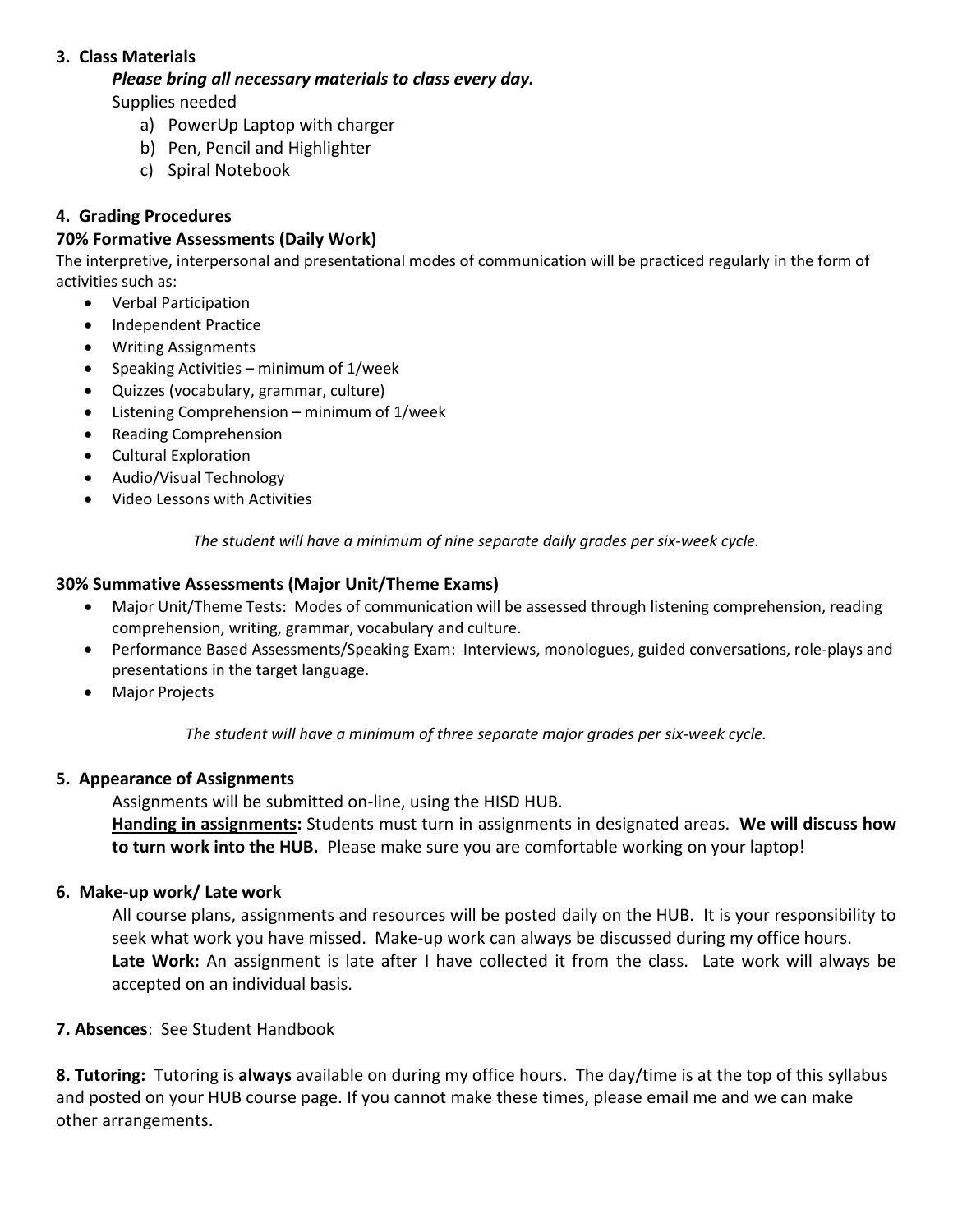## **9. Parent Contact:**

Parents are encouraged to utilize the school web site; attend school functions, and other related activities. I will call parents if students are in danger of failing or if students are neglecting their responsibilities. I prefer parents to contact me by email at jennifer.gatica@houstonisd.org

# **[V](http://images.google.com/imgres?imgurl=http://www.hermetic.com/sabazius/fleur.gif&imgrefurl=http://www.hermetic.com/sabazius/gmnotes.htm&h=200&w=194&sz=2&tbnid=jqplzYsfmXP6CM:&tbnh=99&tbnw=96&hl=en&start=1&prev=/images%3Fq%3Dfleur%2Bde%2Blys%26svnum%3D10%26hl%3Den%26lr%3D)irtual Learning and Classroom Expectation[s](http://images.google.com/imgres?imgurl=http://www.hermetic.com/sabazius/fleur.gif&imgrefurl=http://www.hermetic.com/sabazius/gmnotes.htm&h=200&w=194&sz=2&tbnid=jqplzYsfmXP6CM:&tbnh=99&tbnw=96&hl=en&start=1&prev=/images%3Fq%3Dfleur%2Bde%2Blys%26svnum%3D10%26hl%3Den%26lr%3D)**

- a) BE PUNCTUAL
- b) BE RESPECTFUL
- c) BE PREPARED
- d) BE PRODUCTIVE
- e) FOLLOW ALL HISD RULES

# $\frac{1}{2}$  [C](http://images.google.com/imgres?imgurl=http://www.hermetic.com/sabazius/fleur.gif&imgrefurl=http://www.hermetic.com/sabazius/gmnotes.htm&h=200&w=194&sz=2&tbnid=jqplzYsfmXP6CM:&tbnh=99&tbnw=96&hl=en&start=1&prev=/images%3Fq%3Dfleur%2Bde%2Blys%26svnum%3D10%26hl%3Den%26lr%3D)onsequences (when on campus[\)](http://images.google.com/imgres?imgurl=http://www.hermetic.com/sabazius/fleur.gif&imgrefurl=http://www.hermetic.com/sabazius/gmnotes.htm&h=200&w=194&sz=2&tbnid=jqplzYsfmXP6CM:&tbnh=99&tbnw=96&hl=en&start=1&prev=/images%3Fq%3Dfleur%2Bde%2Blys%26svnum%3D10%26hl%3Den%26lr%3D)<sup>(</sup>

- 1<sup>ST</sup> Teacher/student conference
- 2<sup>nd</sup> Parent contact by phone or email
- 3<sup>rd</sup> Parent/Student/Teacher conference

4<sup>th</sup> Administrative referral

# **\*\*\*\*Major infractions of rules will result in immediate removal from the classroom by student's AP\*\*\*\***

### **About the Teacher**

I was born and raised in Nashville, Tennessee and then San Antonio, Texas. After graduating from The University of Texas at Austin in 2005 with bachelor's degrees in dance and in French, I spent four years living and working in France as a high school English language teacher. I taught in schools first in Lyon and then in the Paris area. I moved to Houston in 2013, after teaching French in San Antonio for four years. This is my ninth year at Waltrip. I am currently teaching French, OneGoal College Access and serve as the cheerleading coach.

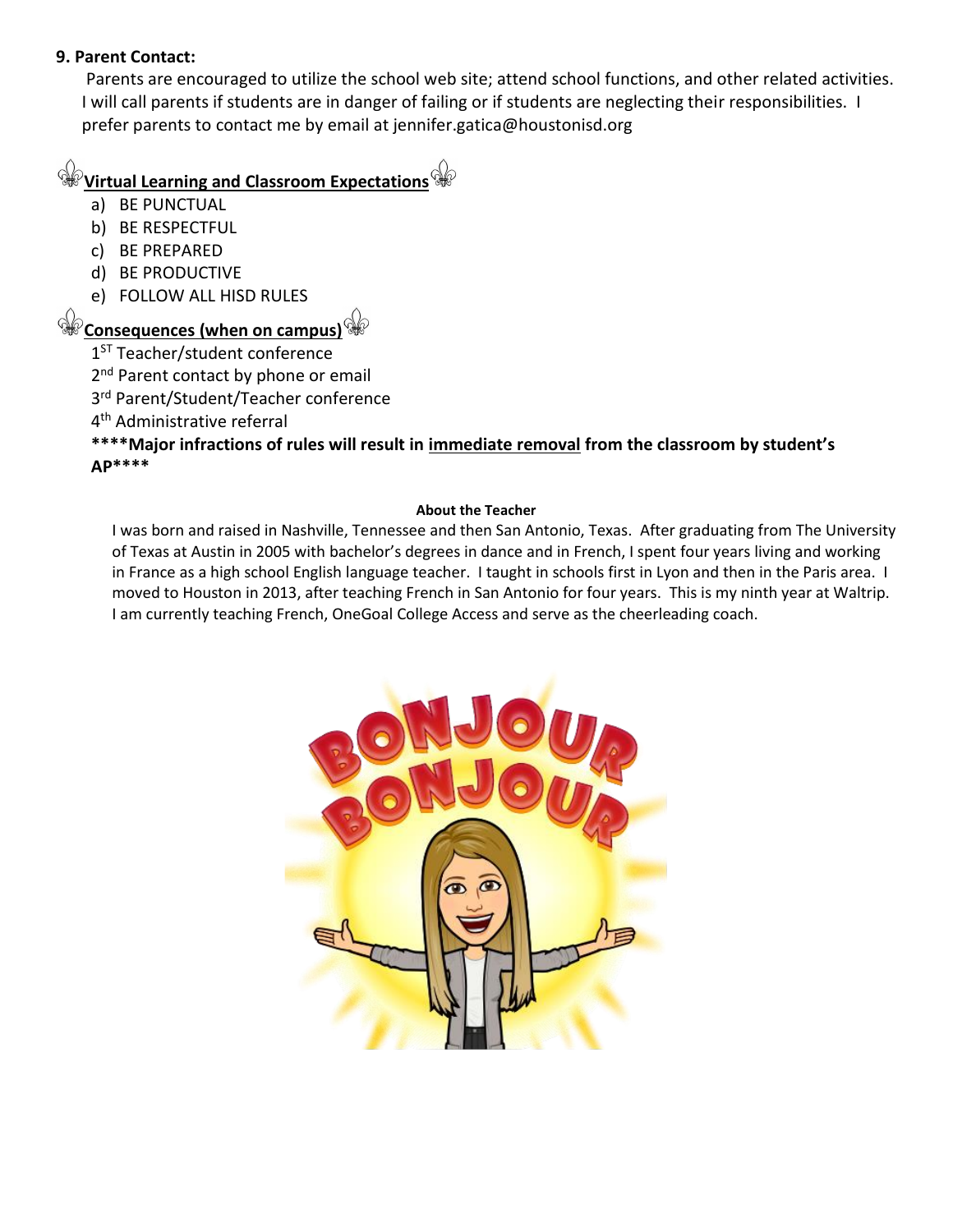# Unit Overviews French 1

# **Unit 1 – Salutations!**

The student will know how to:

- Greet people
- Say good-bye to people
- Ask people how they are
- Ask and tell names
- Express simple courtesies
- Find out and tell the days of the week
- Find out and tell the months of the year
- Count from 1-30
- Culture: geography of France

# **Unit 2 – A l'école**

The student will know how to:

- Describe people and things
- Tell what subjects they take in school and express opinions about them
- Talk about what they do in school
- Identify and shop for school supplies
- Culture: school in France

# **Unit 3 – Ce que j'aime**

The student will know how to:

- Ask or tell what someone is like
- Ask or tell where someone is from
- Ask or tell who someone is
- Describe themselves for someone else
- Tell what activities they do during their free time
- Ask what other people do during their free time
- Culture: talk about students in France and other French speaking countries

# **Unit 4 - Au café**

The student will know how to:

- Order food or a beverage at a café or restaurant
- Give location
- Identify traditional French food items
- Shop for food
- Talk about what they have or don't have
- Tell what they or others are able to do or want to do
- Culture: compare eating habits in the US and in the French speaking world

# **Unit 5 - La famille et la maison**

The student will know how to:

- Talk about their families
- Describe their homes and neighborhoods
- Tell their ages and find out someone else's
- Tell what belongs to them and others
- Describe more people and things
- Tell what chores they do at home
- Culture: talk about families and home in French-speaking countries.

# **Unit 6 - Les vêtements**

The student will know how to:

- Identify and describe articles of clothing
- State color and size preferences
- Shop for clothing
- Compare people and things
- Express opinions and make observations
- Describe money units
- Culture: discuss clothes and clothes shopping in the French-speaking world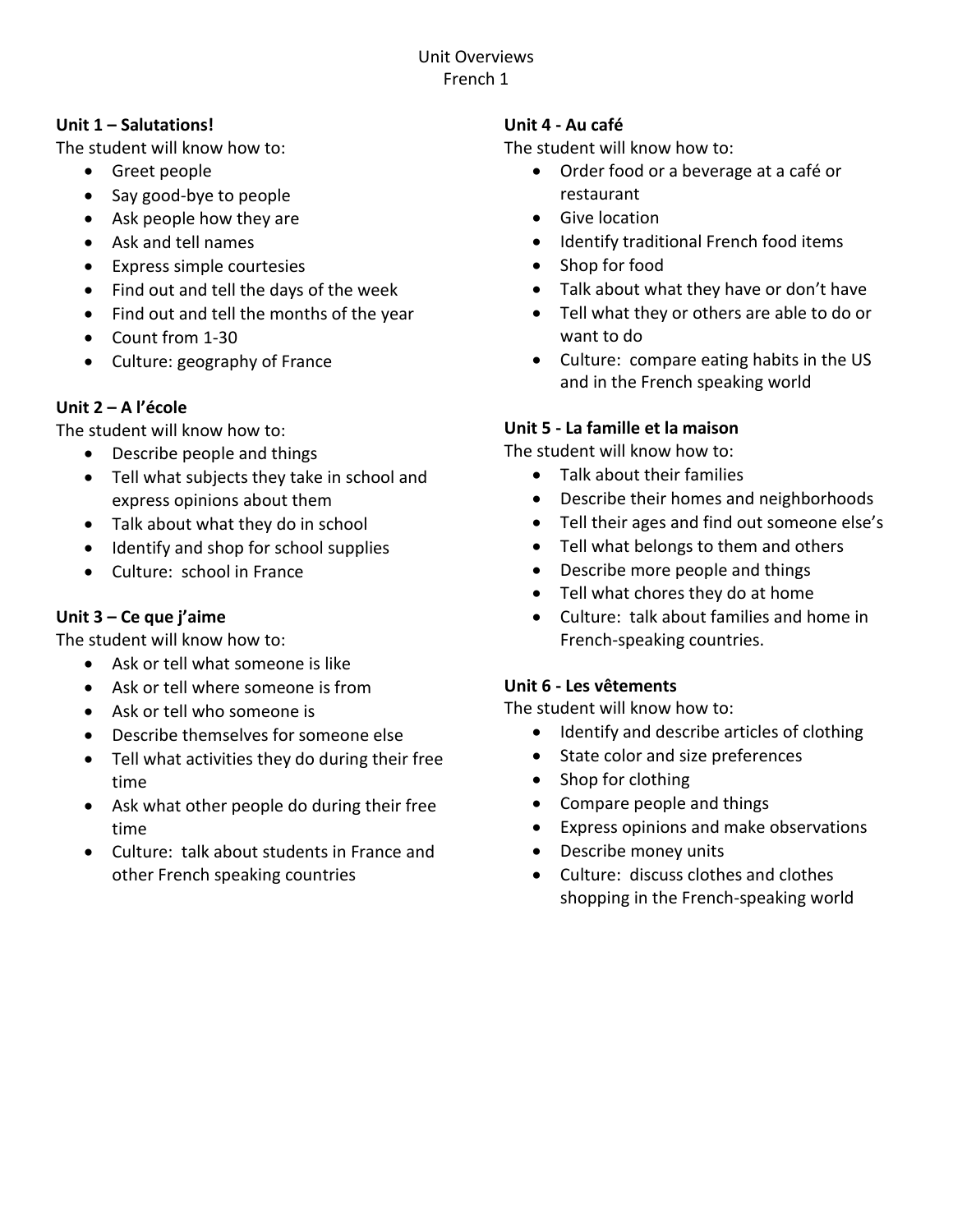# Unit Overviews French 2

# **Unit 1 – La routine quotidienne**

The student will know how to:

- Describe their personal grooming habits
- Talk about their daily routines
- Talk about their family lives
- Tell some things they do for themselves
- Talk about daily activities
- Identify toiletries
- Culture: discuss a family's daily routine in Senegal

# **Unit 2 - Le gaspillage alimentaire**

The student will know how to:

- Identity more foods
	- Shop for food
	- Talk about food and food preparation
	- Ask for the quantity they want
	- Express opinion and tell what someone should do
	- Culture: Food waste in France and Francophone countries

# **Unit 3 - Une journée à l'école**

The student will know how to:

- Tell what they know and whom they know
- Tell what happened to them or someone else at school
- Refer to people and things already mentioned
- Narrate what happens during a typical school day
- Culture: High School in Francophone countries

# **Unit 4 – La technologie**

The student will know how to:

- Talk about computers, e-mail, the internet and cell phones
- Describe a selfie
- Talk about which apps they use with social media
- Talk about habitual and continuous actions in the past
- Culture: Francophone rap and social media

# **Unit 5 – La Martinique**

The student will know how to:

- Talk about travel
- Describe what someone does on vacation at the beach
- Identify common objects found at the beach
- Narrate what happened during a trip to an island
- Give information about popular tourist destinations
- Describe past events
- Culture: La Martinique

# **Unit 6 - Un accident et l'hôpital**

The student will know how to:

- Talk about accidents and medical problems
- Talk about emergency room procedures
- Ask for medicine and prescriptions at a pharmacy
- Ask different types of questions
- Compare people and things
- Culture: the medical system in France